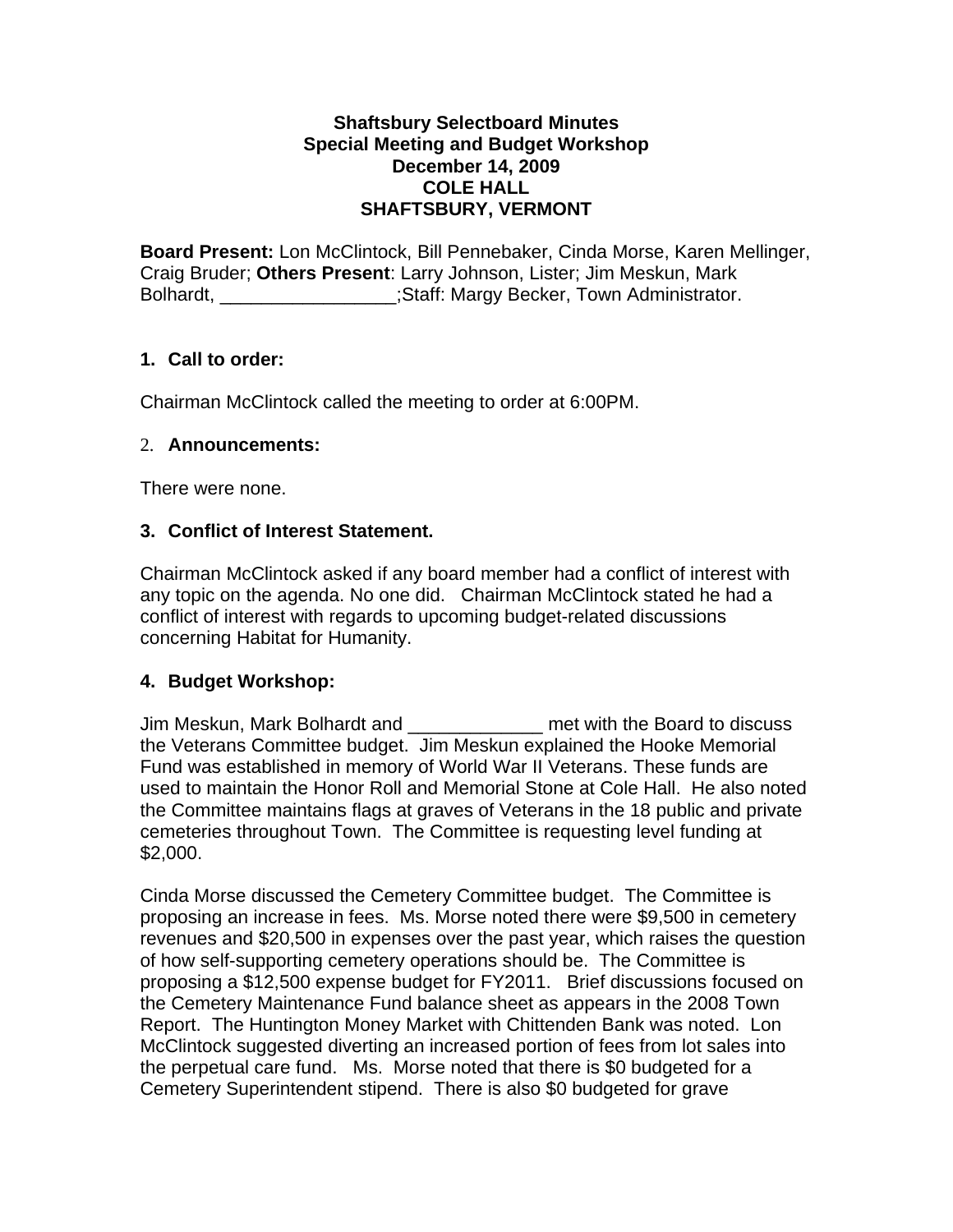openings. The Board further discussed policies on grave openings. Over the past several months, the Funeral Homes have been contracting for grave openings on their own. Discussions concluded with an agreement that the Cemetery Committee would appear before the Board on December 21<sup>st</sup>.

Budget discussions turned to employee health insurance coverages. Karen Mellinger explained the Fleischer Jacobs Group had provided the Town with some analysis of different health insurance plans – inclusive of plans offered outside of the VT League of Cities and Towns' Health Trust. But after closer examination of the differing types of deductibles, deductible amounts, and benefits – Ms. Mellinger stated she recommended the Town renew its current high-deductible plan through the VLCT. The Town currently pays for 90% of premium expense and reimburses employees 88% of each out-of-pocket dollar of deductible expense up to \$2250 or \$4500. Reimbursement of deductible expenses is through a 'health reimbursement arrangement'. Employees are also given the option of setting aside pre-tax dollars into a Flexible Savings Account to fund deductible expenses. If the dollars are not spent each year by December  $31<sup>st</sup>$ , the employee loses the money to the employer. The HRA/FSA plans are administered through a Plan Administrator independent of the Town. Ms. Mellinger made the recommendation to move to the new VLCT Plan administrator – ChoiceCare Card.

## **Craig Bruder made the motion that the Town remain with the VLCT High Deductible Plan, coupled with the HRA/FSA. Cinda Morse seconded. The motion carried unanimously.**

Chairman McClintock said the Facilities Committee had met December  $10<sup>th</sup>$ . The Committee estimates approximately \$15,000 in preliminary architectural and engineering costs will be incurred to develop detailed and site-specific plans for an expansion of Cole Hall and a new Town Garage. He noted the Committee estimates that \$10,000 of these expenses will be incurred in 2010, and an additional \$5,000 in budget year 2011. Chairman McClintock noted that Ben Benedict had volunteered to produce a site plan for the new Town Garage. Chairman McClintock expressed his concern regarding raising funds to finance purchase of land for the new garage. Selectboard members asked what the cost differential would be in preparing site plans for the landfill site versus the Cole Hall site.

#### **Cinda Morse made the motion to enter Executive Session at 7:35PM with the Town Administrator in attendance to discuss the purchase of real estate. Bill Pennebaker seconded. The motion carried unanimously.**

## **The Board exited Executive Session at 8:00PM.**

The Selectboard reviewed the list of requests for Community Appropriations from area non-profits and local organizations. The Board agreed to put all requests